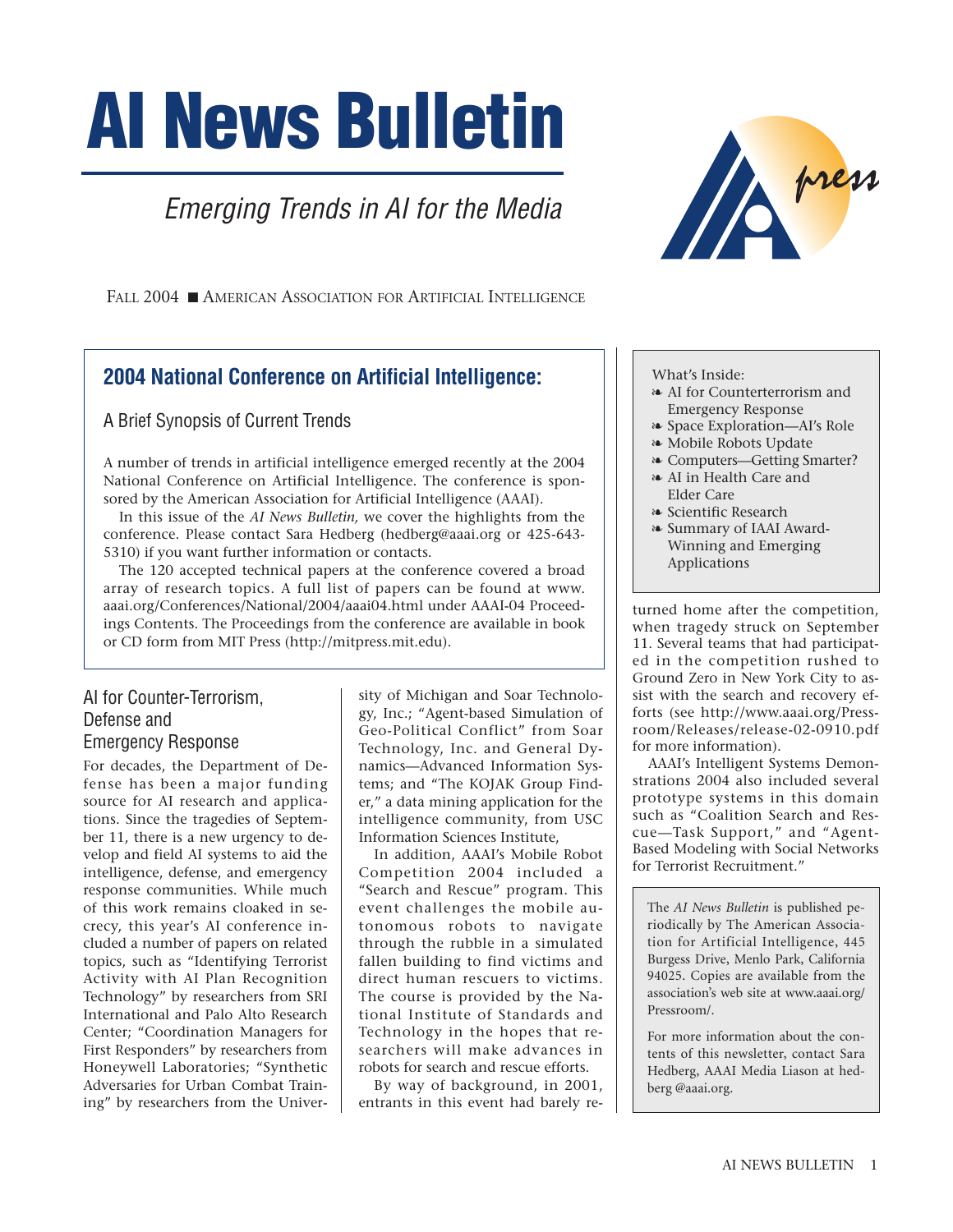#### Space Exploration – AI's Role

The country's vision for space exploration and the central role of AI were the focus of the keynote speaker at this year's National Conference on AI (AAAI-04). Daniel J. Clancy, NASA Ames (Acting) Director for Information Sciences and Technology Directorate, discussed the joint human-robotic exploration of the solar system, starting with a return to the moon and then the human exploration of Mars. In addition, he discussed the plans for a continued array of robotic missions to Mars and other destinations. Clancy surveyed how AI will play a key role in these efforts.

In addition, two papers from NASA Ames researchers were presented at this year's conference, and a demonstration was given of the autonomous science on the EO 1 spacecraft.

#### Mobile Robots Update

Robotics is seen by some as the capstone of AI research and applications. It brings together diverse threads of AI research such as vision, planning, sensor fusion, natural language, face recognition, and more. AAAI's Thirteenth Annual Mobile Robot Competition and Exhibition challenged teams from universities, colleges and research laboratories to compete and demonstrate state of the art research in robotics and AI. There were three events: (1) the Robot Challenge— competing robots were challenged to register, volunteer, and give talks at the conference, (2) Rescue Robot, which challenged competitors in a simulated fallen structure to find human victims and direct human rescuers to the victims, and (3) the Open Interaction Task, which involved human-robot interaction in an unstructured environment

In his talk "Real Robots for the Real World," invited speaker Sebastian Thrun from Stanford University described the Groundhog robot system designed to map abandoned mines.

According to a 1991 survey "tens of thousands, perhaps even hundreds of thousands, of abandoned mines exist in the United States. Not even the U.S. Bureau of Mines knows the exact number, because federal recording of mining claims was not required until 1976." Thrun presented some recent innovations in robotic mapping and exploration of unknown and hazardous environments. The Groundhog system was a joint effort between leading researchers at two of the leading robotics research centers—Stanford University and Carnegie Mellon University.

#### Computers—Getting Smarter?

AI technology is an integral component of current and future trends in intelligent computing. AAAI-04 included a number of talks and papers by noted experts in this field. Peter Norvig, Google Director of Search Quality, spoke about AI trends in Web search engines. Alex (Sandy) Pentland, Director of Human Dynamics Research at the Massachusetts Institute of Technology's Media Laboratory, discussed trends in wearable machine perception to characterize, annotate, and influence face to face interactions. He asserted that such technology can augment people's memory, initiate productive interactions, and improve group decision making and distributed work force functioning. Tim Finin, of the University of Maryland, discussed emerging trends in software agents. There were also several papers presented in this domain.

#### AI in Health Care and Elder Care

The world's population is rapidly aging. Some are predicting a coming "crisis in caregiving." Some assert that intelligent technologies have the potential to help avoid this crisis by providing people with ways to adapt to the physical and cognitive changes that can accompany aging. In her talk "Intelligent Technology for Adaptive Aging," Martha Pollack of the University of Michigan described the state-of-the-art in such technology, highlighting the important role of AI. Two related papers were also presented: "A Robotic Wayfinding System for the Visually Impaired," and "The Independent LifeStyle Assistant."

#### Scientific Research

Much scientific research is so datarich that traditional information management, extraction and analysis tools are ineffective. The latest AI techniques to assist with biomedical research, cross-disciplinary and largescale experimentation and analysis were presented in invited talks, papers such as "Machine Learning for Adaptive Image Interpretation, and a panel discussion.

#### Education

Intelligent computer-assisted instruction (ICAI) continues to be a frontier of computer science. Several IAAI papers were presented on innovative ICAI.

#### Manufacturing / Business

For more than two decades, manufacturing has been a very fruitful domain for AI applications. As recipients of this year's Innovative Applications of AI award, several of the earliest major corporate investors in AI technology received awards for strategic, high-impact AI-based applications, including General Motors, Ford Motor Company and General Electric.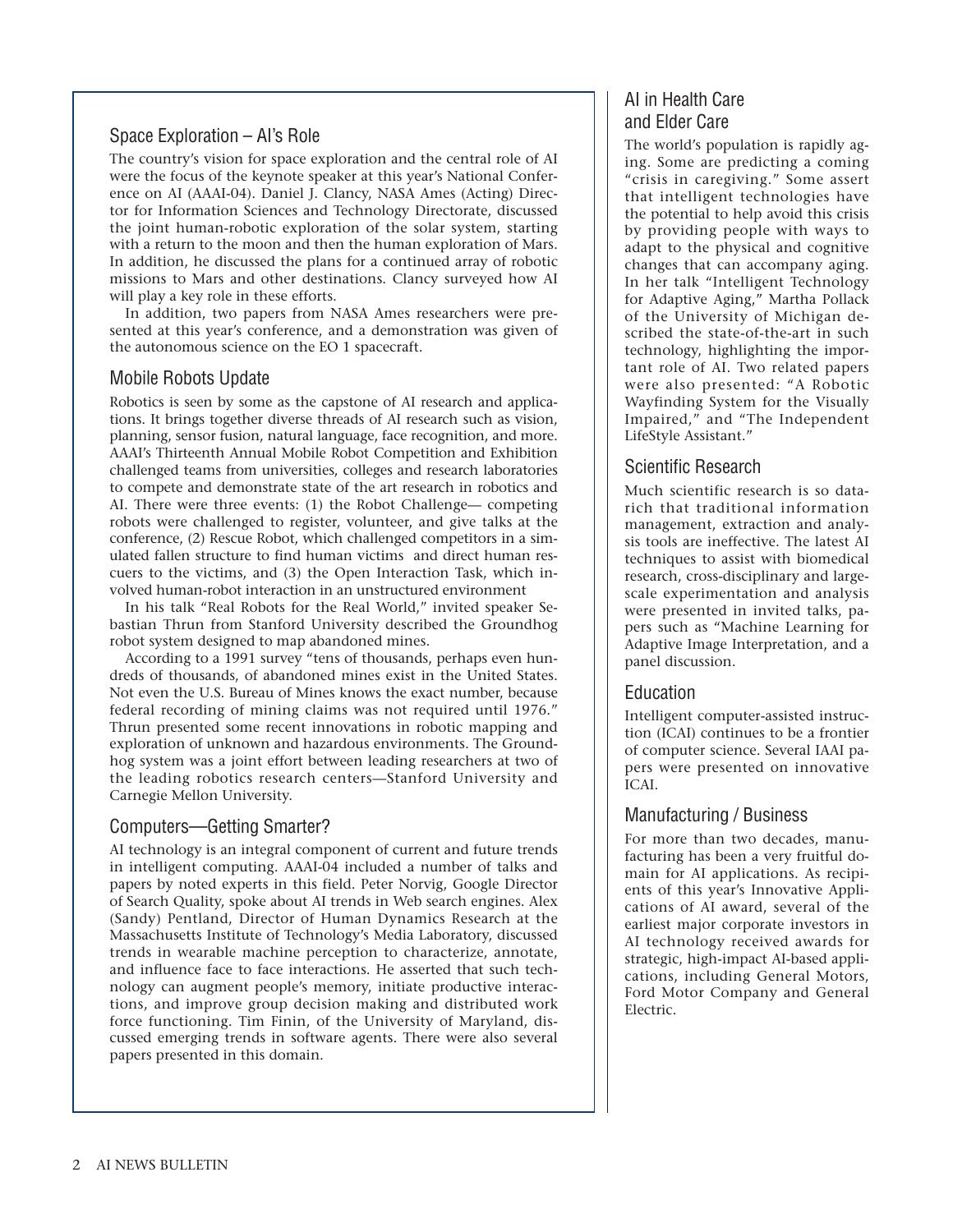#### **Innovative Applications of AI 2004 Conference**

#### Summary of Award-winning and Emerging AI Applications

Since 1989, the American Association for Artificial Intelligence has sponsored the Innovative Applications of Artificial Intelligence Conference. IAAI awards spotlight recently deployed applications that make a significant impact on an organization, and yield an impressive return on investment. Further, these applications utilize AI technology in novel ways, pointing the way towards new trends in intelligent systems.

A look back through the fifteen years of the conference award winners yields a glance at the evolution of the field. For a summary of applications from the past three conferences, please visit the AAAI e-Press Room's Background Information page in http://www.aaai.org/Pressroom/ Backgrounders/backgrounders.html. There you will find a host of awardwinning applications from major corporations and government agencies.

In 1997, AAAI expanded the scope of the Innovative Applications conference. Recognizing the growing number of emerging applications that were still in a pilot phase, a second track was added to the conference. The emerging applications selected for this track, while not yet fully deployed, are far enough along in their development process to indicate that the approach is useful and development may continue to fruition and eventual deployment.

Elsewhere in this newsletter are summaries of each of the 24 applications selected for this year's IAAI conference—four deployed, award-winning applications, as well as twenty emerging applications. The Proceedings of IAAI-04, including the complete technical papers describing each application, are included in the AAAI-04 Conference Proceedings available from The MIT Press (http:// mitpress.mit.edu).

#### **IAAI-04 Award Winners**

**Ford Motor Company.** "Ergonomics Analysis for Vehicle Assembly Using Artificial Intelligence" analyzes potential ergonomic concerns to reduce workplace injuries and their associated costs and lost productivity. The system has also become a global repository for standardized engineering process and data for assembling all Ford vehicles, including parts, tools and standard labor time. This application is saving Ford over \$17 million in avoided injuries and has stopped over 1,100 process sheets with potential ergonomic problems from reaching assembly plants.

**General Electric Plastics.** "Tenth Anniversary of the Plastics Color Formulation Tool." Since 1994 this case-based reasoning tool has been employed by GE Plastics, which manufactures many of the world's polymers, and has operations on 5 continents. The system determines the colorants and amounts to be added to plastics to match a given color—a complex, multivariable problem. The system has saved GE millions of dollars in productivity and material costs, such as saving 22,500 hours of work per year developing test chips for customers (a free service to customers). Colorant cost savings are conservatively estimated at \$2.4 million annually.

**General Motors R&D Center.** "The General Motors Variation-Reduction Adviser: Deployment Issues for an AI Application." This case-based reasoning knowledge system is in use in a dozen GM assembly centers to support quality improvement for various assembly line processes. The original system was written in English; now there are Spanish and German versions as well. The business case is sketched out in this award winning paper, although GM provides no details for competitive business reasons. Testament to the value of the system is best demonstrated by the fact that the system is being deployed to all GM assembly centers and is in daily use in all the centers where it is currently deployed.

**National University of Singapore**. "Making Better Recommendations with Online Profiling Agents." Use of complex, adaptive autonomous agents with prior domain knowledge (such as real estate) assist users in identifying requirements, especially unstated ones, quickly and unobtrusively.

### **Emerging Applications**

**Honeywell Laboratories.** "An Application View of COORDINATORS: Coordination Managers for First Responders." This DARPA- and Honeywellsponsored research paper describes coordination manager agents that provide decision support to first response teams by reasoning about who should be doing what, when, with what resource, and so forth.

**Honeywell Laboratories.** "The Independent LifeStyle Assistant: AI Lessons Learned." This experimental automated monitoring and caregiving research system integrates emerging home automation devices and augments them with reasoning to create an intelligent, coherent, useful assistant that supports independent living for the elderly. Field tested in 2003 to test the monitoring of medication and mobility.

**Lehigh University.** "CaBMA: Case-Based Project Management Assistant" adds a knowledge layer on top of a commercial project management tool, MS Project, enabling case reuse. Automatically extracts cases from user interactions with MS Project.

*(Continued on page 4.)*